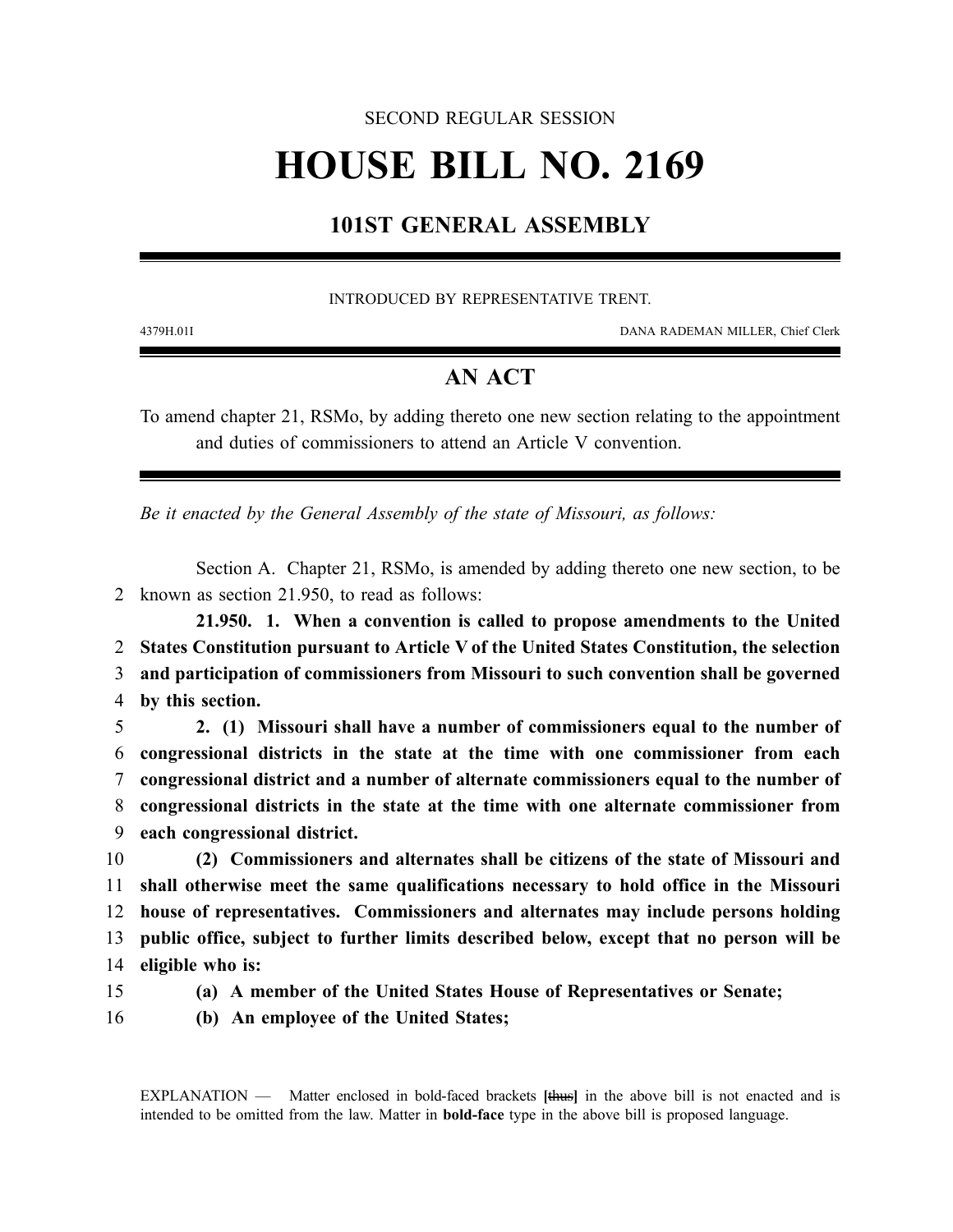HB 2169 2

 **(c) An employee or other representative of a contractor with the United States; or**

**(d) An elected official holding a statewide office.**

 **Commissioners and alternates are also subject to those existing ethics rules that apply to members of the general assembly.**

 **(3) The house of representatives and senate shall select, by adoption of a concurrent resolution, the commissioners and alternates who meet the eligibility requirements described in this section and who are submitted to the house of representatives and the senate by the joint legislative committee as provided in subsection 4 of this section. Of the commissioners, at least one-third shall not be sitting members of the general assembly. Of the alternate commissioners, at least one-third shall not be sitting members of the general assembly.**

 **(4) A majority of the commissioners shall constitute a quorum for all decisions made by the delegation, and no commissioner may give his or her vote by proxy or otherwise to any other commissioner. The commissioners shall select a chair to administer the work of the commissioners.**

 **3. (1) Each commissioner and alternate shall, by oath or affirmation as a condition of participating in the convention, agree to faithfully and impartially discharge all the duties incumbent upon a commissioner, including the duty to abide by instructions established by concurrent resolution of the general assembly for participation in the convention and the duty to act only within the scope of the general assembly's application for the convention if Missouri applied for the convention in which the commissioners are participating. Each commissioner and alternate shall further agree to immediately notify the joint legislative committee if he or she believes that any Missouri commissioner or alternate has violated his or her oath or instructions while participating in the convention.**

 **(2) Prior to the Article V convention, the general assembly shall consider "Recommended Commissioner Instructions" presented to it by the joint legislative committee as discussed further in subsection 4 of this section and shall by concurrent resolution provide duly approved instructions to the commissioners and alternates regarding the scope of matters the commissioners may consider and vote on at the convention, including rules of procedure and proposed amendments. Such instructions may be changed by the general assembly prior to or during the convention. These instructions shall include, but shall not be limited to:**

 **(a) An instruction that the commissioners shall not support any voting rule other than the rule whereby each state exercises one vote; and**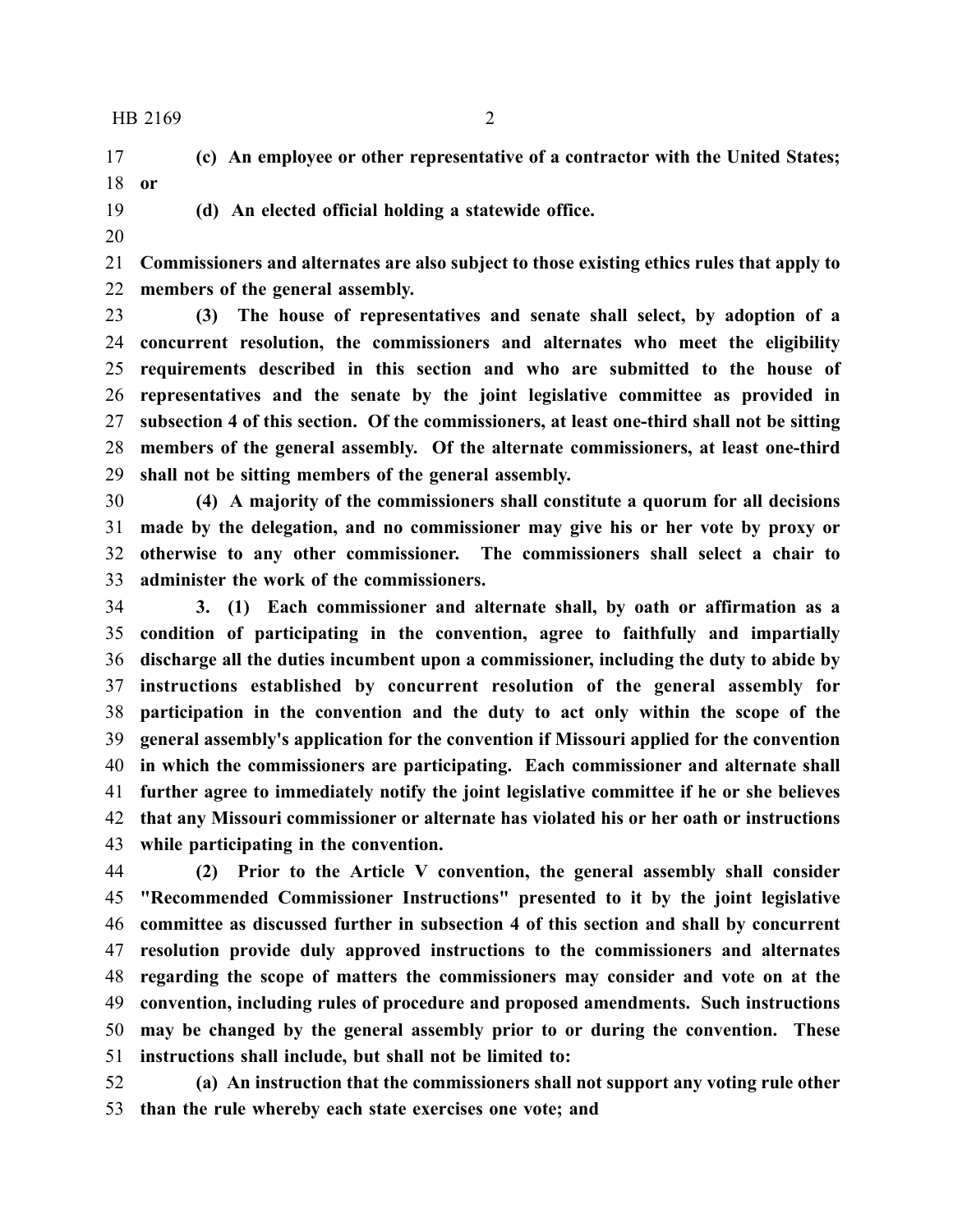HB 2169 3

 **(b) An instruction that on all voting matters at the convention, the decision of a simple majority of the Missouri commissioners shall constitute a single vote for the state of Missouri.**

 **(3) Any vote cast by a commissioner or alternate at an Article V convention that is outside the scope of any of the following is an unauthorized vote and is therefore void:**

 **(a) The instructions established by any concurrent resolution adopted under this section; or**

 **(b) Any limits identified in the Missouri general assembly's application for the convention.**

 **4. (1) After or near the time an Article V convention is called, a joint legislative committee shall be duly authorized by the general assembly for the purposes described in this section. The joint legislative committee shall be comprised of five members of the senate appointed by the president pro tempore of the senate, with three members from the majority party and two members from the minority party, and five members of the house of representatives appointed by the speaker of the house of representatives, with three members from the majority party and two members from the minority party, and shall have the initial task of recommending eligible commissioners to the house of representatives and the senate for consideration of appointment as commissioners. The joint legislative committee shall submit at least three persons from each congressional district who are eligible, as provided in this section, to serve as commissioners and at least three different persons from each congressional district who are eligible, as provided in this section, to serve as alternate commissioners. The house of representatives and the senate shall select a commissioner and alternate commissioner from each congressional district from the names submitted by the joint legislative committee. The joint legislative committee shall also be charged with presenting "Recommended Commissioner Instructions" to the full general assembly for consideration leading to a concurrent resolution as discussed in subdivision (2) of subsection 3 of this section. Such commissioner instructions shall define the scope of matters the commissioners may consider and vote on at the Article V convention, including rules of procedure and proposed amendments as discussed more fully in subsection 3 of this section. All recommendations that secure a simple majority vote of the members present shall be deemed approved "Recommended Commissioner Instructions" to be submitted to the full general assembly for its consideration.**

 **(2) After commissioners have been selected, the joint legislative committee may recall any commissioner and revoke such commissioner's authority. However, the joint legislative committee shall recall and revoke the authority only in the event the commissioner casts or attempts to cast an unauthorized vote as described in this section.**